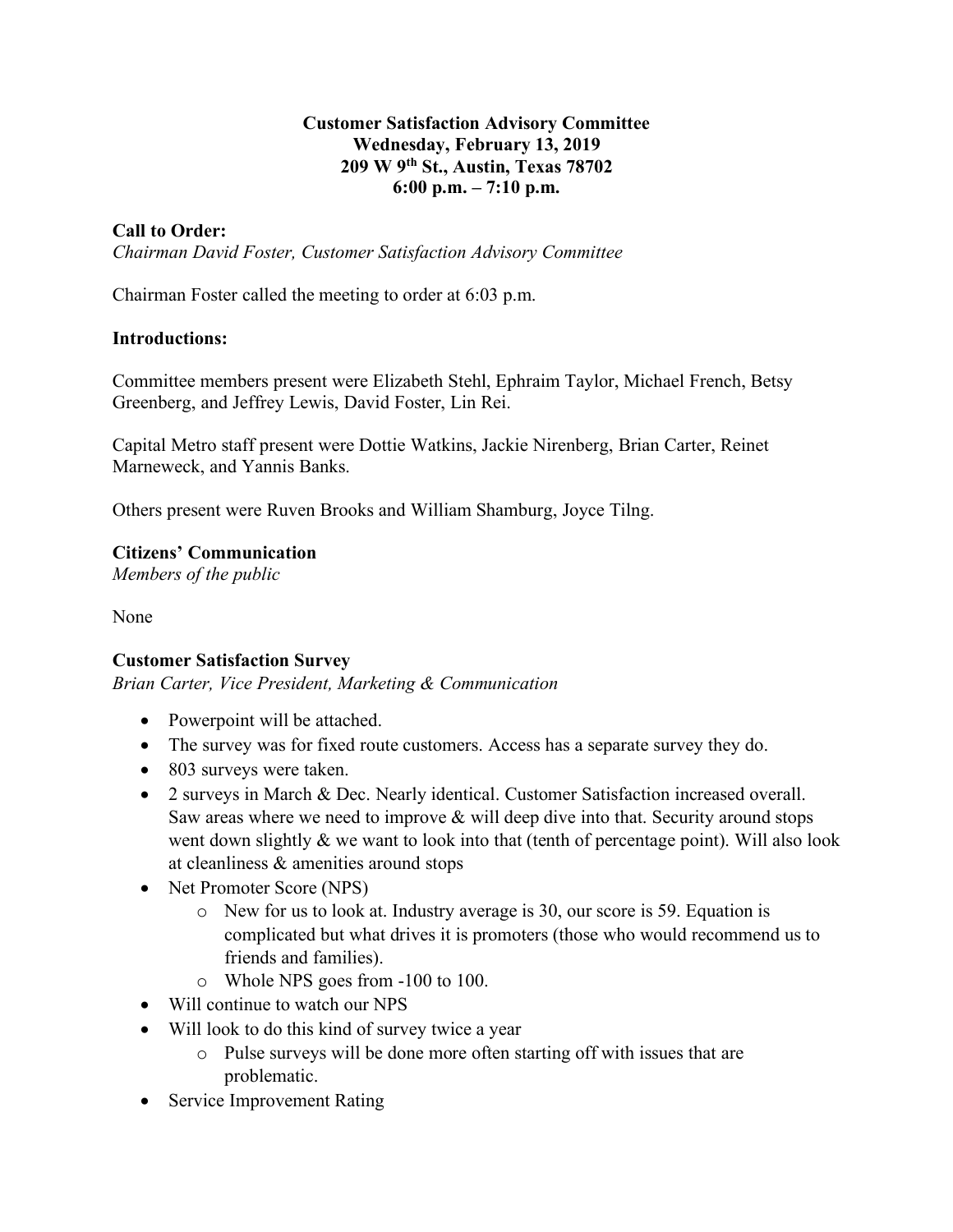- o It has either gotten better or stayed about the same.
- Lin Rei asked total number of surveys  $\&$  by what region. Brian said the Board asked us to break it down by the different demographics. We will get that by the end of this month.
- David would like to see by route Brian said it's proportionate by mode but would not be able to speak to everyone who rides a particular route. Would be interesting but nothing statistical you could point to.
- Lin Rei "Where there any significant questions about Cap Remap changes?" Brian refers to slide with the question about how the service has changed.
- March Sample size was over 1000 people, but he can't remember the exact number.
- Ephraim asked what is the monthly ridership. Reinet say 2.8/2.9 million a month including Metro Access.
- Lin Rei Was more questions asked about the number of transfers, last miles connections, etc. Basically, service related questions. Brian – there were service related questions asked. We will comb thru the data again to see if anything we need to comb further.
- Jeffery asked about Customer Satisfaction slide.
	- o Brian one is asking about overall satisfaction (safety, stop cleanliness, OTP,) The 2<sup>nd</sup> question was asking if it got better.
- Brian will doublecheck if the survey results are on the website.
- David How long have you been doing the survey? Brian believes since early 2000s. David – What has Cap Metro been doing when looking at crosstabs where people are feeling safe etc. Brian – we are doing different than what we did in the past. We want to look deeper into the issues that people are having. When someone says it is safety, is it about lighting, sidewalk, etc. Dottie – In general over the last decade we get general data but we haven't looked at specific areas
- Lin Rei What has been the growth rate of ridership Brian it has varied based via mode
- Reinet Ridership had declined but since Cap Remap we have seen an increase in ridership

# **Charter Update**

*Jackie Nirenberg Community Engagement Manager, Cap Metro*

- We want to integrate input earlier on in projects & initiatives, demonstrate an appreciation for your time.
- What's changing
	- o Earlier involvement in input
	- o More input
	- o Senior operations staff in attendance
	- o Projects
		- Budget
		- Major service change
		- Customer facing technology
		- Safety  $&$  security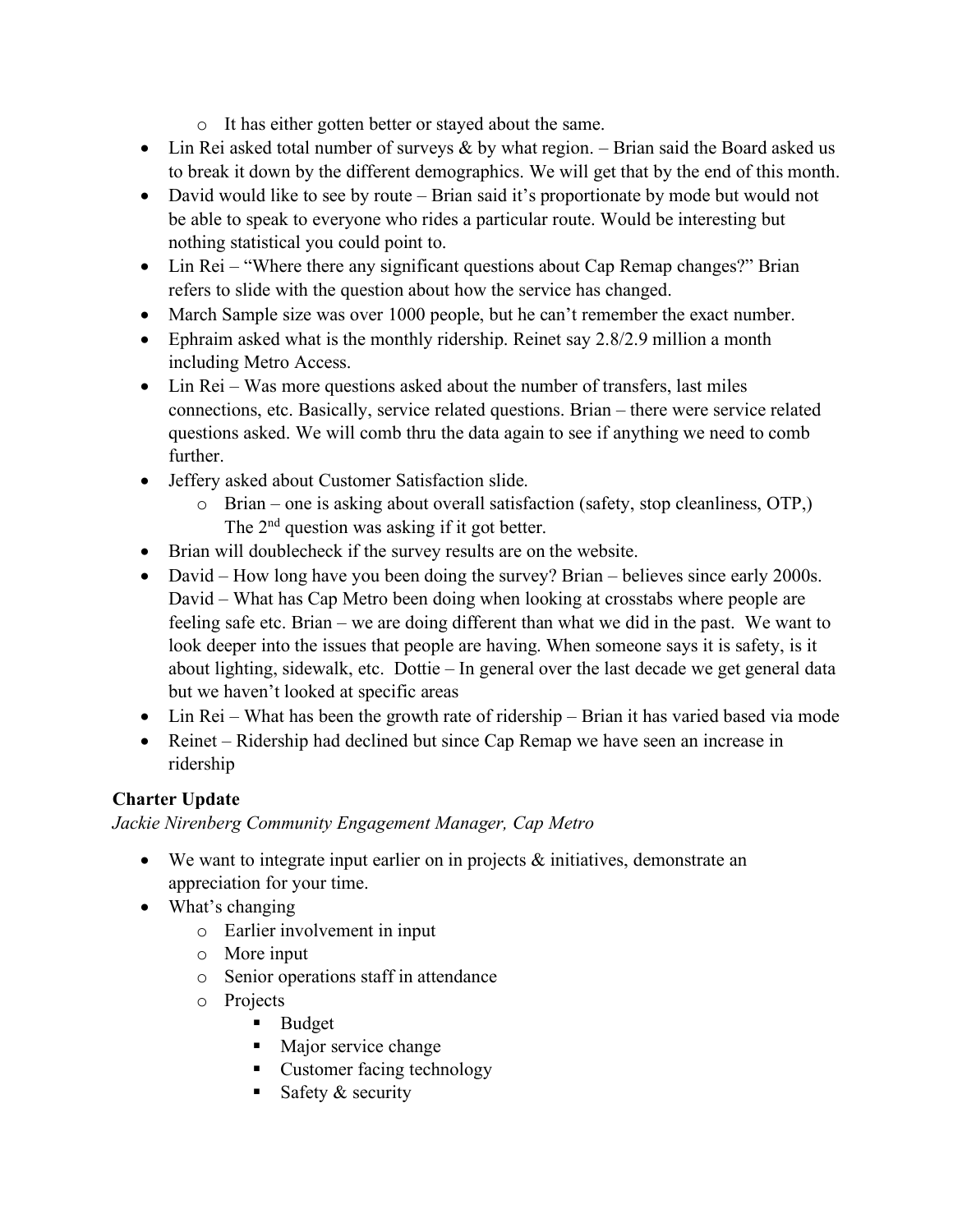- Innovative projects & pilot programs
- $\blacksquare$  Food & drinks at meetings
- Project Connect office is opening Feb  $15<sup>th</sup>$ .
	- o Possibly explore using PC office as meeting area for CSAC
- What is business hours for PC office?
	- $\circ$  8:30 5:30 MF
- Roles & Responsibilities of Cap Metro Staff
	- o Closing the feedback loop
	- o Community Engagement staff to handle meeting logistics
- Discussion about streaming meetings?
	- o We owe a responsibility to the community to stream/record the meeting Ephraim
	- o Lin Rei could use the conferencing software for the meetings.
		- Ephraim use it for the time of citizen communications.
	- o David Would have to look at camera angles when setting up cameras
- Make a topic at the next CSAC to pick a person to address the board

# **Dashboards Update**

*Reinet Marneweck, Executive Vice President, CFO* 

- Sneak preview of the dashboard. It is not ready to be public yet but will be by Feb  $25<sup>th</sup>$
- Want to get feedback  $&$  recommendations they may have.
- Dashboard will be on the main page of the website
- Goal is to replace some of the existing reporting we provide at the board meetings around ridership, safety, reliability & financial reports. Also improve transparency of data to public.
- Ridership Dashboard
	- o There are multiple filers at the top. You can select the day, mode, year.
- It displays information in terms of the fiscal year.
- Can find a link in FAQs to get the data so that you can create your own graphs.
- David Will it show it by stops? Reinet No we don't have that data
- Lin Will it show OTP? Reinet Yes.
- We report safety incidents to National Transit Database.
- Ephraim Is there a way to link that way for people know what is a reportable incident  $\&$ what isn't? Reinet says it is in FAQ
- What is a nonpreventable and preventable accident? Did a professional driver do everything they could do to stop and incident. Higher that what is at fault.
- Asked about the January bike incident. Has that been reported yet? Dottie Law enforcement hasn't concluded their investigation yet.
- OTP If you hover over specific bar it will show the goal for OTP for specific route.
	- $\circ$  What is the window for OTP Dottie 0 early to 5 mins late.
- How does it work with high frequency routes?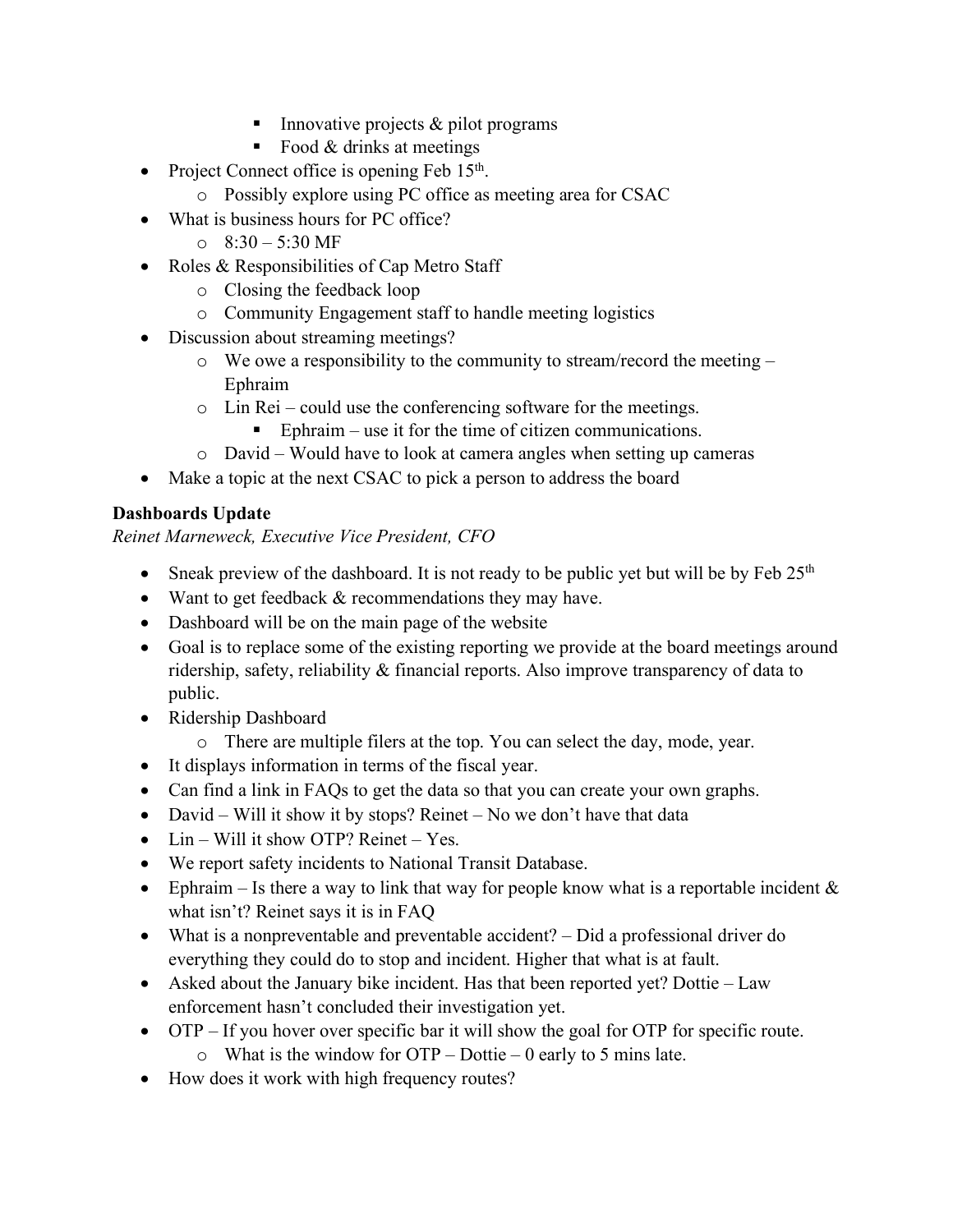- $\circ$  Metrorapids are defined by scheduled headway. Are we no more than 50% of the difference?
- o On other high frequency buses, they are measured against timepoints.
- Ephraim Is Target performance anywhere stated? Reinet If you hover over it you will see. Ephraim asks if you can display it on the chart. Reinet – It would make the chart too busy.
- Why is OTP goal 84%. Dottie It was  $83\%$  but we increased it to  $84\%$ . We are working to get it to 85%. OTP can be expensive, to account for every anomaly you have to put an extra bus out there. Also, customer experience could get really bad. At some point your bus would go from timepoint to timepoint and sit and wait. It's a delicate balance. Once you try to get over 85% anomalies will occur that will make the ride unpleasant.
- 80% OTP is the industry standard for a system at our size. Our goal is to get to 85
- CSAC Industry standard should be stated somewhere in dashboard so that people would have a better understanding of what our goal is.
- Ruven Where do software licenses fall? Reinet Some in professional services, others in other.
- In April we will start phase 2. Our scope is to start a route performance dashboard. A sample of how it will look will be shown at the Feb 25<sup>th</sup> board meeting. Will provide the Strategic Plan scorecard as well.
- Plan is to build a data warehouse.
- Lin Rei Will we be able to compare data compared to industry? Now that we have all this, has it changed how we evaluate? Reinet – Once we have warehouse fully built up in phase 3 we will be able to do better service planning. Dottie – All of that data we have had internally but it hasn't been automated, it was done manually and took much longer.
- David Foster Is there a way you can give members of the committee access to it so that we can road test it? Reinet – There will be a soft launch on Friday, Feb  $15<sup>th</sup>$  so you can test drive & try it out. We do appreciate all feedback.
- Are we defining ridership now as boarding? Reinet the transit definition for ridership is boarding. Transfers can play a role in that. We have seen have seen a significant increase on the weekend which shows people are using it more often on weekend also.

# **Project Connect Update**

- RFP for orange line went out. By April we should have people on the ground.
- Blue line contractor should be on board by May
- There is an Orange line meeting on April  $8<sup>th</sup>$ . The invitation will go out soon. It will be at the Central Library from 3 pm  $-7$  pm. It is a pre-scoping meeting. An intro to the orange line (environmental & engineering studies)
- 2 levels of engagement
	- o On highest level create awareness about Project Connect, what it means to them, what are the benefits.
	- $\circ$  2<sup>nd</sup> level is corridor studies: trade-offs, neighborhood circulators, amenities, etc.
		- Some geographically specific